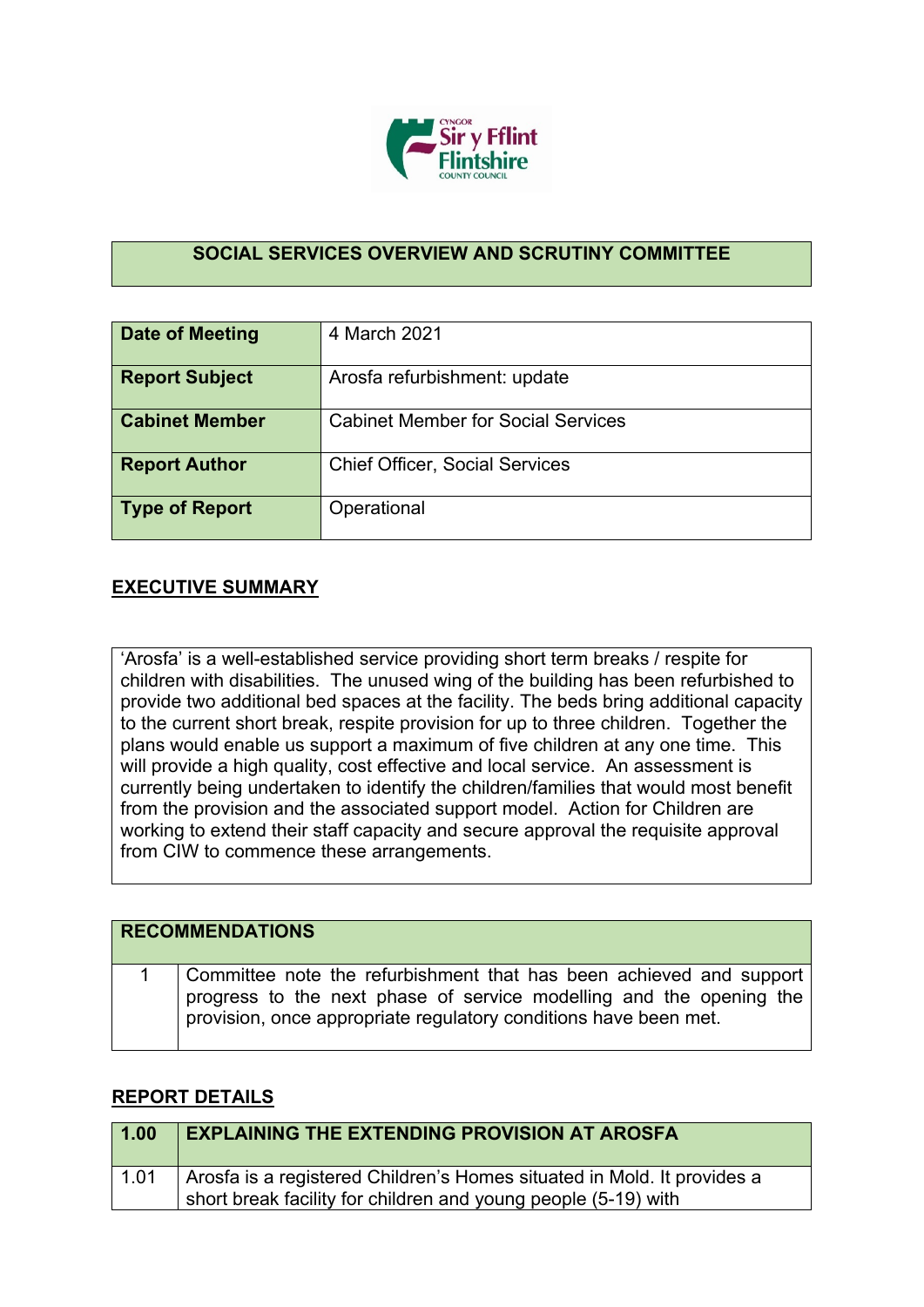|      | disabilities/their parents. The facilities provide overnight stays for those<br>who require specialist care.                                                                                                                                                                                                                                                                                                                                                                                                                                                                                                                                                                        |
|------|-------------------------------------------------------------------------------------------------------------------------------------------------------------------------------------------------------------------------------------------------------------------------------------------------------------------------------------------------------------------------------------------------------------------------------------------------------------------------------------------------------------------------------------------------------------------------------------------------------------------------------------------------------------------------------------|
| 1.02 | Since 2012 Action for Children have successfully provided a short breaks<br>service for disabled children at Arosfa. Young people who attend the<br>project have a severe learning disability / complex health needs with need<br>for specific procedures such as gastrostomy, peg feeding / challenging<br>behaviour / autism / communication issues / physical disability with need to<br>have use of specialist equipment. It has three bedrooms; two of which are<br>suitably designed and equipped for wheel chair use. Currently the project<br>can accommodate up to a maximum of 3 children at any time plus two<br>rooms for staff to use as sleeping in rooms.            |
| 1.03 | This service meets a wide range of purposes. It gives young people an<br>opportunity to spend time away from home, preparing them for future<br>independent living and it gives them an opportunity to socialise outside of<br>school with friends in a way that disabled children rarely get a chance to<br>do. It provides an opportunity for parents and carers to get a much-<br>needed break and spend quality time with other family members, in fact<br>this provision for some families is crucial in keeping families together.                                                                                                                                            |
| 1.04 | The Service has received consistently positive CIW reports and is a strong<br>provision securing positive outcomes for children, young people and their<br>families.                                                                                                                                                                                                                                                                                                                                                                                                                                                                                                                |
| 1.05 | Arosfa opened in 2012 following significant refurbishment. At the time of<br>refurbishment there was not sufficient funds to complete the whole building<br>and as a consequence the left wing of the building consisting of two<br>bedrooms, one bathroom and two living areas were left unused.                                                                                                                                                                                                                                                                                                                                                                                   |
| 1.06 | A physical assessment was undertaken to determine the potential<br>refurbishment of the wing to offer additional care arrangements. This work<br>informed a Capital allocation from our Council to fund<br>building/refurbishment work. The building work has now been completed<br>and we are currently in the process of internal decoration and soft<br>furnishing.                                                                                                                                                                                                                                                                                                              |
| 1.07 | Given the passing of time between the initial demand and needs analysis<br>and the completion of the refurbishment (which has been impacted by<br>COVID-19) we are revisiting our desk top analysis to ensure we have an<br>up to date and in-depth understanding of the needs of children and<br>families. This will inform the type of support that could be appropriately<br>provided at Arosfa to secure better outcomes and financial efficiency. It is<br>suggested that the final support model is brought back to Scrutiny to<br>ensure a shared understanding of the extended provision that is being<br>offered to support children with disabilities and their families. |
| 1.08 | It is proposed that the current management arrangements would continue,<br>the present Registered Manager would remain in post with extended<br>responsibility across both elements of the service. A larger staff team<br>would be recruited with all staff being required to work across both units<br>but with staff identified as having a primary link to each child. We are<br>proposing as a minimum that staff would occupy accommodation in both                                                                                                                                                                                                                           |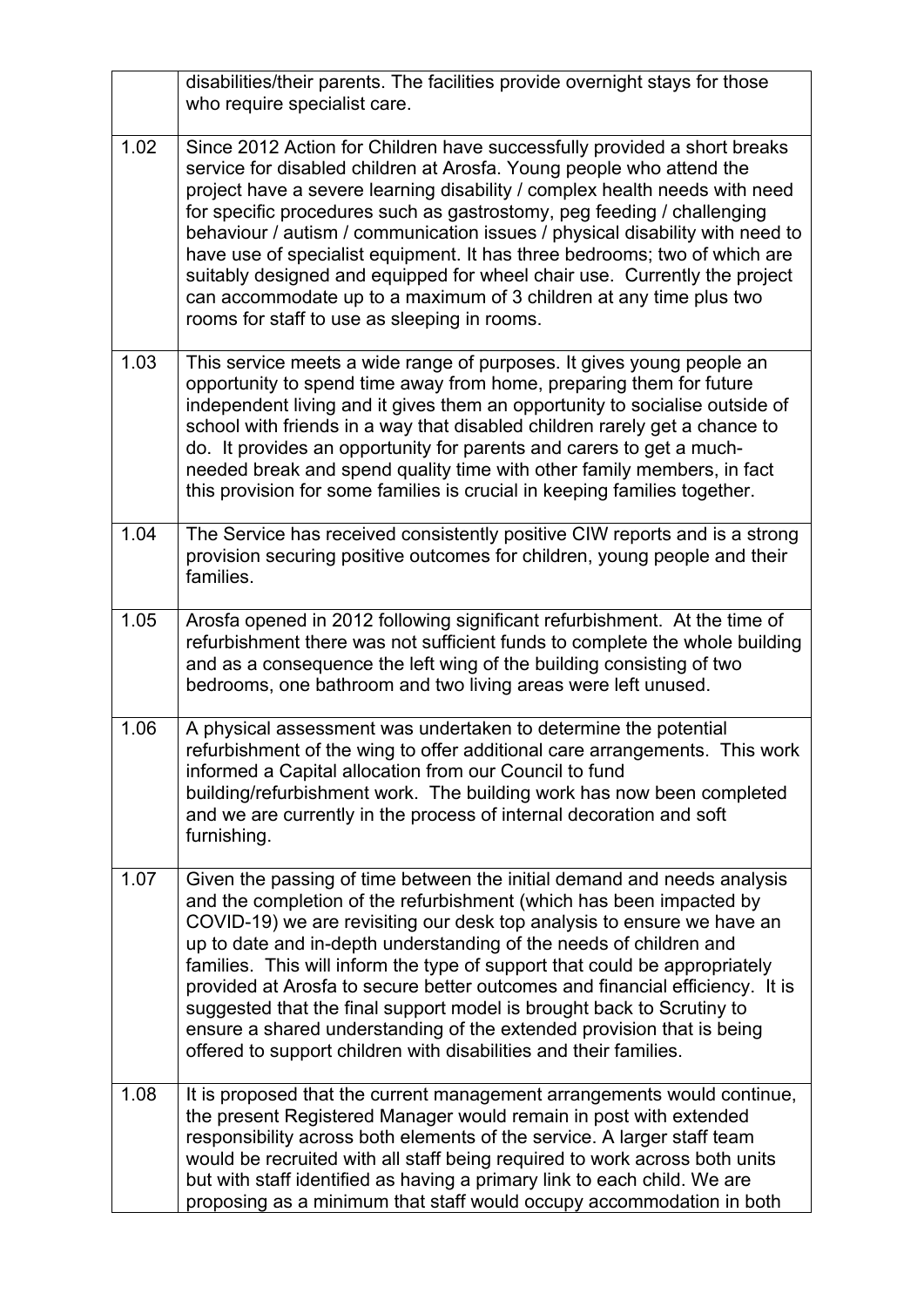| 2.00 | <b>RESOURCE IMPLICATIONS</b>                                                                                                                                                                                                                                                                                                                                                                                                   |
|------|--------------------------------------------------------------------------------------------------------------------------------------------------------------------------------------------------------------------------------------------------------------------------------------------------------------------------------------------------------------------------------------------------------------------------------|
| 2.01 | The capital refurbishment of £177,162.43 has been met by the local<br>authority as part of its commitment to support children in local placements.                                                                                                                                                                                                                                                                             |
| 2.02 | The revenue costs are anticipated to be £200k per annum, subject to the<br>final support model. The development of the provision has strategic<br>commitment from BCU and there is joint agreement to use ICF grant funds<br>in 2021/22 to meet the revenue costs of the service. Agreement will need<br>to be secure when the ICF grant is replaced by a new funding allocation<br>from Welsh Government for 2022/23 onwards. |
| 2.03 | The minimum annual cost for a residential placement is £182k with many<br>placements exceeding this. Supporting two young people through the<br>open market would therefore cost a minimum of £364k per year, and so<br>this is a minimum anticipated cost avoidance for the council.                                                                                                                                          |

| 3.00 | <b>IMPACT ASSESSMENT AND RISK MANAGEMENT</b>                                                                                                                                                                                                                                                                             |
|------|--------------------------------------------------------------------------------------------------------------------------------------------------------------------------------------------------------------------------------------------------------------------------------------------------------------------------|
| 3.01 | The provision of an additional 2 beds forms part of our strategic intent to<br>reduce reliance on expensive out of county placements, and to support<br>children and young people within County. Failure to undertake the work<br>and to offer more respite and care provision with impact on our strategic<br>ambition. |

| 4.00 | <b>CONSULTATIONS REQUIRED/CARRIED OUT</b>                                                                                                                                                                                                                                                                                              |
|------|----------------------------------------------------------------------------------------------------------------------------------------------------------------------------------------------------------------------------------------------------------------------------------------------------------------------------------------|
| 4.01 | At the time of the original refurbishments, extensive local neighbourhood<br>events were conducted. Work will be needed to ensure the community is<br>advised of the plans but it is not expected that extensive consultation will<br>be required given no additional demands will be placed on local amenities<br>or parking demands. |

| 5.00 | <b>APPENDICES</b>         |
|------|---------------------------|
| 5.01 | Before and after pictures |

| 6.00 | <b>LIST OF ACCESSIBLE BACKGROUND DOCUMENTS</b> |
|------|------------------------------------------------|
| 6.01 | None                                           |